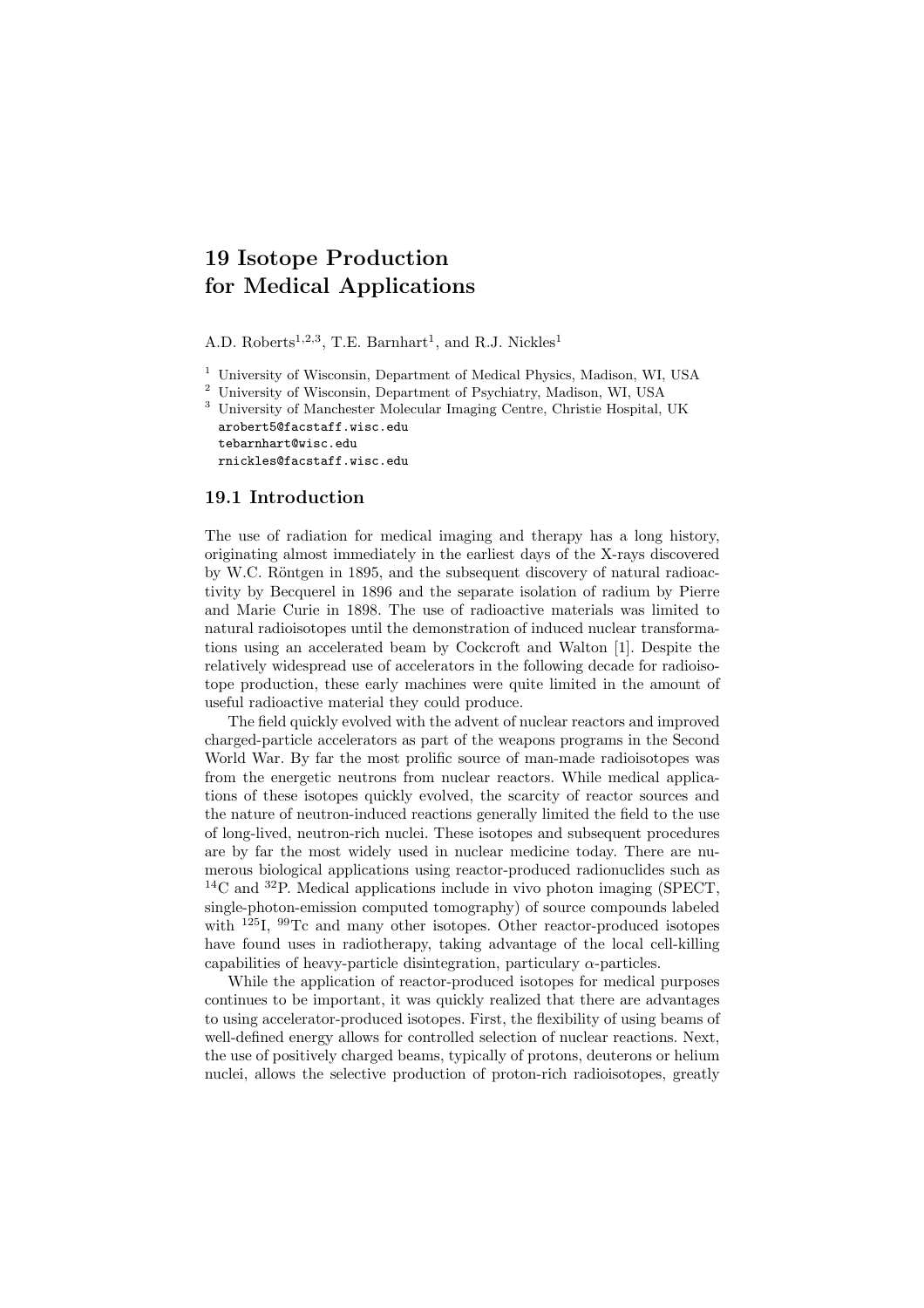expanding the choice of isotopes available for medical use. More importantly, for imaging applications, radioisotopes can be produced in this manner with a change in proton number, facilitating easier chemical separation of the reaction products from the starting material. This can be crucial in the synthesis of compounds suitable for medical use, allowing complex radiochemistry to be performed, and efficient removal of the often toxic bulk material.

A further need for charged-particle-produced radioisotopes is in the imaging application of PET (positron emission tomography). Isotopes that decay by positron emission can be located using pairs of coincidence scintillators tuned to the characteristic 511 keV gamma rays emitted at near 180◦ upon positron–electron annihilation. By using rings of detector pairs, threedimensional distributions of PET radioisotopes can be quantitatively imaged. In addition to the true three-dimensional distribution quantitation, there are significant advantages of using PET radioisotopes in medical studies, including the availability of chemical compounds labeled with naturally occurring light radioisotopes such as <sup>15</sup>O, <sup>13</sup>N and <sup>11</sup>C, and lifetimes well matched to the imaging requirements of physiological pathways of interest, seconds to hours rather than years.

While much of the early development work on isotope production originated out of nuclear-physics laboratories using electrostatic accelerators, most recent installations use commercially available small cyclotrons. The main beam requirements are energy and current, and the precise energy definition required for nuclear-physics experiments is less important. Nonetheless, isotope production with tandems still has a role in the field. The accelerator technology is well established, robust and comparatively inexpensive, and in some cases may be a matter of necessity, for example through collaboration with established physics or engineering tandem facilities. Furthermore, few commercial production cyclotrons allow much tuning of the beam shape and energy, hampering some basic development work on isotope production. Finally, most commercial cyclotrons require costly technological additions to provide different particle beams (protons vs. deuterons, typically), a feature readily available with the electrostatic tandem.

# **19.2 Historical Perspective**

Since its initial development in the 1930s [2], the electrostatic accelerator, insulated under high pressure, has dominated the field of nuclear investigations. This was the direct result of the exquisite control of such beam variables as:

- energy, with an achievable resolution of  $δE/E ≈ 10<sup>−6</sup>$  [3]
- geometry, with microbeams of  $\mu$ m dimensions [4]
- polarization [5, 6]
- heavy-ion capability, with the tandem today acting as the second accelerator in radioactive-ion-beam experiments [7].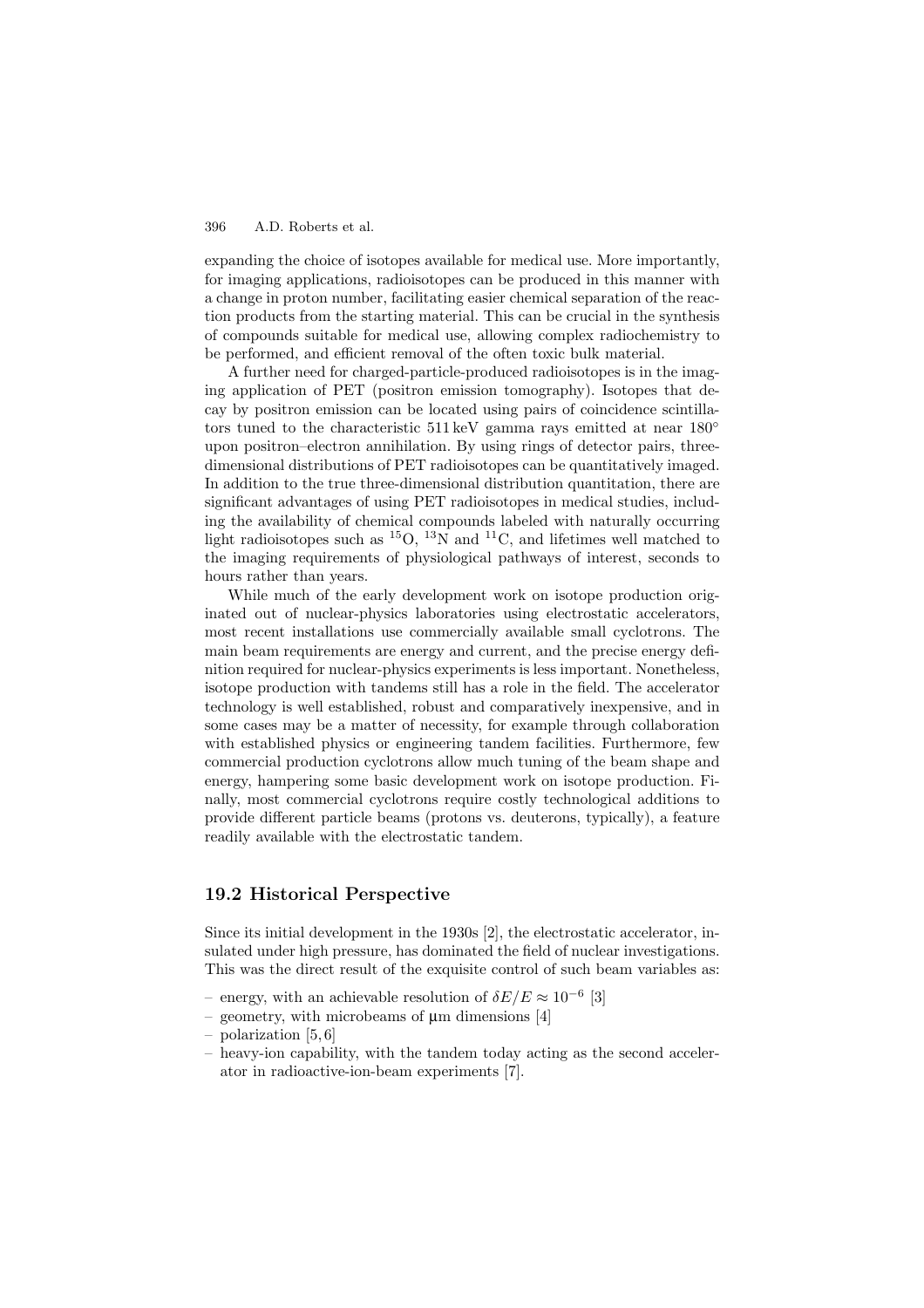Yet curiously, the electrostatic accelerator has seldom played a major role in radionuclide production for radiochemical or biological applications. This is due to a mismatch between the technical finesse of the machine and the brute needs of high currents on thick targets, analogous to pulling a plow with a thoroughbred. Cyclotrons arose as the more logical and reliable source of proton beams of  $50 \mu A$ , 10–30 MeV, and have now evolved into near turnkey "black boxes" that almost disappear into the infrastructure that underlies a modern medical facility. This evolutionary path was shaped by the perceived beam current limitations of the tandem, a limitation that has been removed by today's multicusp negative-ion sources [8].

In the past, occasionally situations arose that exploited the tandem's advantages. A number of important radionuclides can be best produced by the irradiation of extremely costly, isotopically enriched targets. Examples of this include  ${}^{78}\text{Kr}(p,\alpha){}^{75}\text{Br}$  [9],  ${}^{80}\text{Kr}(d,n){}^{81}\text{Br}$  [10] and today's interest in making  $124$ I from enriched  $124$ Te. In cases where target material costs can reach many tens of US dollars/mg, a thick target  $(\approx 100 \text{ mg/cm}^2)$  demands shrinking the diameter of both the beam and the target to the order of mm. In this application, the tandem excels with its tight beam emittance matched to miniature-target configurations [11].

A second application flexing the electrostatic tandem accelerator was an unsuccessful effort to make useful activities of radionuclides farther removed from beta-stability through heavy-ion reactions. As an instructive example, the <sup>40</sup>Ca(<sup>16</sup>O,  $\alpha$ )<sup>52</sup>Fe reaction invites the production of an important biological tracer without recourse to an isotopically enriched target or beam stock. In fact, the measured production rate was of the order of hundreds of  $Bq/(\mu A h)$ (RJN, unpublished data), disappointing even though it was performed parasitically in the Faraday cup of a "dues-paying" reaction study upstream. Heavy-ion reactions are poorly suited for the production of radiotracers simply because of the minuscule utilization of the beam. This utilization reaches nearly one  $^{18}$ F nucleus created per thousand protons for the  $(p, n)$  reaction on <sup>18</sup>O at 11 MeV, but is drastically reduced by the  $Z^2$  dependence of the stopping power of the <sup>16</sup>O beam, and the coupled problems of making beams of tens of  $\mu A$  of negative ions and stripping them to high charge states. Finally, the large number of competing exit channels saps the total reaction cross section above the Coulomb barrier, routing most of the flux into few-particle transfer reactions, resulting in products that could have been reached much more simply by a light-ion approach.

What has changed the landscape, in the seven decades since its birth, is the refinement of the tandem electrostatic accelerator into a reliable, highcurrent resource that rivals today's commercial cyclotron in almost every respect, save for compactness and familiarity within the radiochemistry community. The former limitation is site-specific, the latter amenable to education.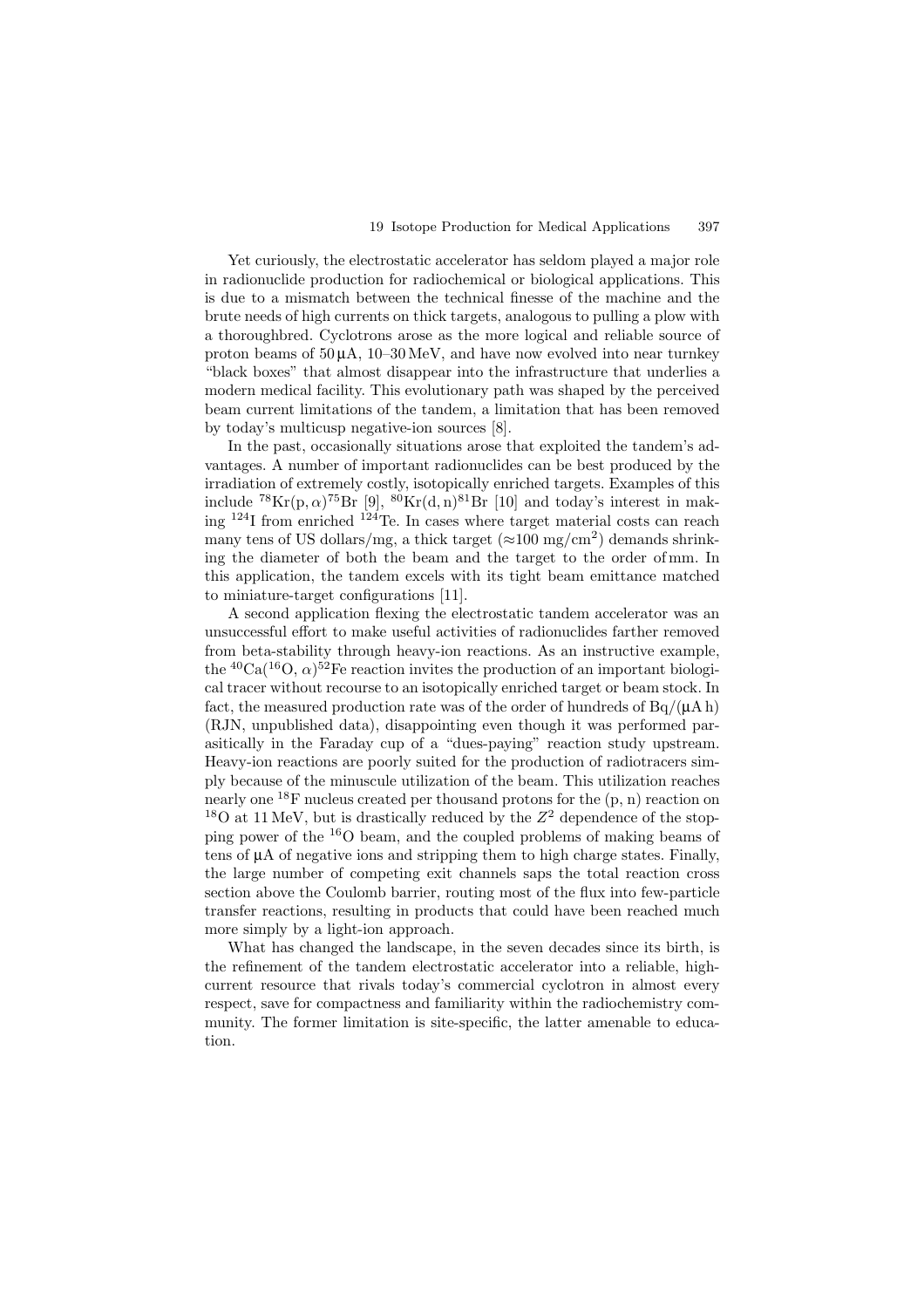# **19.3 Isotope Production Physics**

Regardless of the accelerator used, the first key to determining its applicability to production of a given radioisotope is an evaluation of the total reaction yield. Most common PET radioisotopes have had their yields measured over a variety of energies, but it can be useful to revisit these data, particularly in poorly documented cases or where novel radioisotopes are proposed. These calculations are particularly important when evaluating the use of linear accelerators, which most commonly have lower energies than comparably sized cyclotrons available today.

If the total reaction cross section is known, as is often the case for most isotopes used in medicine, the total reaction yield for a thin target can be calculated in the usual way. The nomenclature for the yield  $Y$  at a given energy is typically given in  $MBq/\mu A$  at saturation bombardment for shortlived isotopes (less than a few hours), and MBq  $/(\mu A h)$  for longer-lived isotopes.

Thin targets are rarely used in isotope production, particularly with lowerenergy beams. The reaction of interest is typically the first channel available, for example  $(p, n)$  or  $(d, n)$ , so to maximize yield the target material is thick enough to completely stop the beam. The details of the target thickness are sometimes difficult to determine, particularly in cases of gas targets that may see localized density reduction depending on the beam current and energy deposition. However, provided the target is truly thick and stops the beam at some unspecified point, the yield can be calculated using the well-known linear stopping power of the target material  $dE/dx$ . Published stopping-power data are quite sufficient for these calculations [12]. Equation (19.1) gives the calculated differential yield for a thick target. Integration over the appropriate energy range gives the total yield. The energy loss  $(dE/dx)$ , the energy-dependent cross section  $(\sigma)$ , the target density used for the energy loss  $(\rho)$  and the atomic weight  $(AW)$  are required for each calculation. The conversion factors give the reaction rate in MBq and the beam current in  $\mu$ A.

$$
\frac{dY}{dE} = \left(\frac{dx}{dE}\right)\sigma\rho \left(\frac{6.02 \times 10^{23}}{AW}\right) \left(\frac{\text{MBq}}{10^{-6} \text{ s}^{-1}}\right) \left(\frac{1}{1.6 \times 10^{-19} \text{ }\mu\text{A}}\right) \left(\frac{1}{10^6 \text{ s}}\right) \tag{19.1}
$$

As an example, several "standard" PET radioisotope yields have been calculated up to 10 MeV, as shown in Fig. 19.1. This is by no means a complete listing, but can serve in determining the applicability of a given accelerator to this task. Further discussion of these target systems is given in Sect. 19.5.2.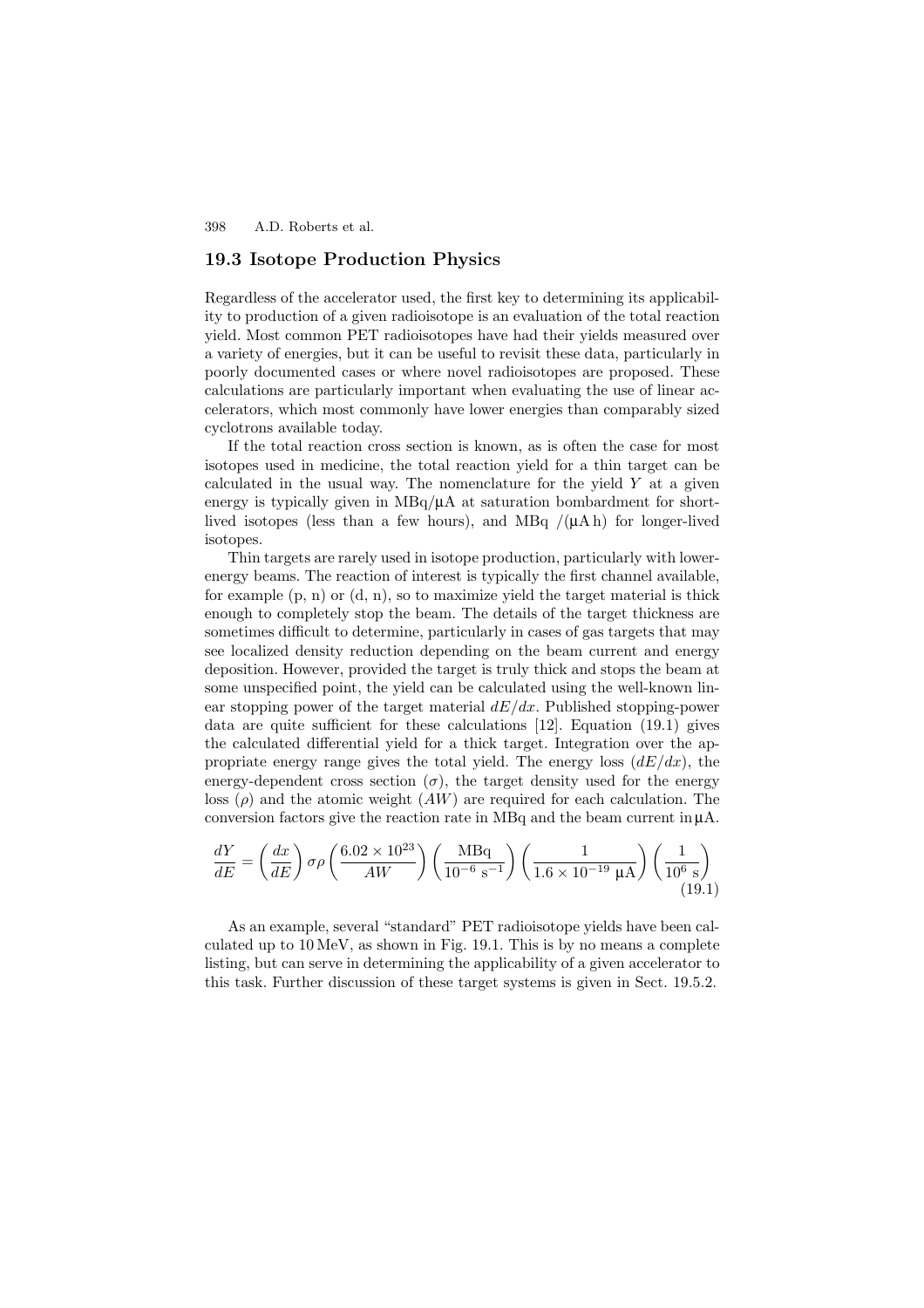

**Fig. 19.1.** Calculated thick-target saturation yields for some common PET radioisotopes [13]

# **19.4 Targetry Considerations**

While total reaction yield is clearly important for radioisotope applications, there are several other considerations in developing production systems, particularly for medical applications.

By definition, a tracer imaging study requires a total mass of the material being tracked that does not itself perturb the physiological system studied. Therefore, it is crucial to maximize the specific radioactivity (SA) of the product, or the ratio of radioactive to nonradioactive tracer material. This is typically given in terms of GBq/µmol. Some studies require higher SA than others, clearly, and the targetry requirements can be adjusted accordingly. For example, an imaging study using a <sup>11</sup>C-labeled neuroreceptor ligand may require a starting source of <sup>11</sup>C with an  $SA > 370 \text{ GBq/µmol}$ , while a simple <sup>15</sup>O-labeled-water study for flow may have no SA requirement to speak of.

Another consideration is radionuclidic purity. Impurities can interfere with the identification of the desired isotope activity and concentration, and, in the case of medical imaging, can cause problems with radiation dosimetry. In most cases, for PET applications, radioisotopic purity is not difficult to achieve. The low-energy beams used with tandem accelerators and the simplicity of the target materials rarely allow reactions other than the desired ones. In the case where other reactions are possible, or where the target composition presents alternate target nuclei to the beam, the radioactive impurities can usually be separated chemically, or in some cases of short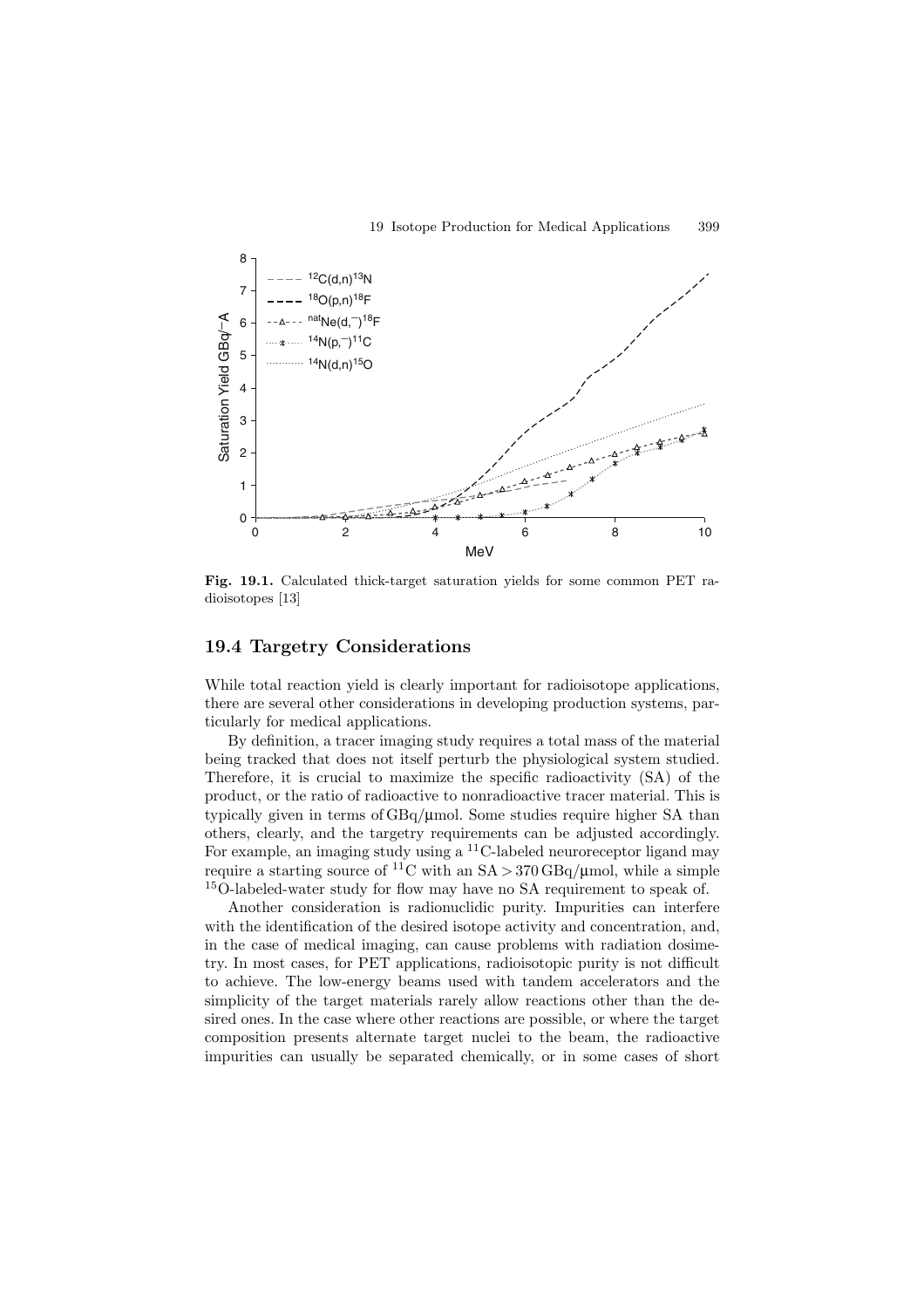impurity half-life simply allowed to decay. Nonetheless, new systems must be monitored for impurities, and validated for their adequate removal.

Isotopes used in medicine are typically incorporated into some chemical form of physiological interest after production on the accelerator, so care must be taken to produce the isotope in an appropriate form to match the next step of chemical synthesis. For example,  $^{13}N$  is readily made by low-energy deuteron irradiation of graphite, but the isotope is chemically trapped in the carbon matrix and not readily available for synthesis into a useful tracer form  $(e.g. <sup>13</sup>N-ammonia).$ 

In addition to the correct chemical form of the radiotracer, care must be taken to minimize the amount of any stable chemical in the target material that could interfere with the subsequent chemistry. Using PET as an example again, one of the primary contaminants possible with aqueous <sup>18</sup>Ffluoride production is hydrocarbons. Trace amounts of ethanol, for example, can severely harm the downstream nucleophilic-substitution chemistry.

# **19.5 Examples of Isotope Production Systems**

Every installation of an accelerator facility for medical radioisotope production will have its own unique requirements. While covering all possible contingencies is beyond the scope of this chapter, it can be useful to consider the specific example of a PET radioisotope production facility at the University of Wisconsin (UW), Madison. Much of the basic facility and targetry requirements met in this installation can serve as an example for what is needed elsewhere.

The Keck Laboratory for Functional Brain Imaging was created at the UW Waisman Center to provide a multidisciplinary resource for brain imaging and development studies. The lab, opened in early 2001, incorporates high-field MRI, high-resolution EEG, transcranial magnetic stimulation, and a full clinical and research PET facility.

Radioisotopes for the PET program are provided on site by an NEC 9SDH-2 tandem accelerator, purchased in 1996. The 9SDH-2 Pelletron was designed to provide  $100 \mu A$  of 6 MeV protons or deuterons within a maximum 10 mm diameter beam spot. The actual performance regularly exceeds these specifications. The Torvis multicusp ion source typically achieves more than 150  $\mu$ A [8]. The two chains, rated at 150  $\mu$ A each, charge the high-voltage terminal, with demonstrated accelerated-beam currents in excess of 115 µA. The dome voltage of 2.97 MV required for 6 MeV single-charge beams (with a 50 keV ion source voltage) is conservative, and the accelerator has been run up to 3.48 MV (for a 7.0 MeV beam). The beam optics components include lowenergy steering, and high-energy quadrupole focusing and steering magnets. The tuning capabilities, coupled with an in-line rotating-wire beam profile monitor, allow fine, continuous control of the beam shape and position. The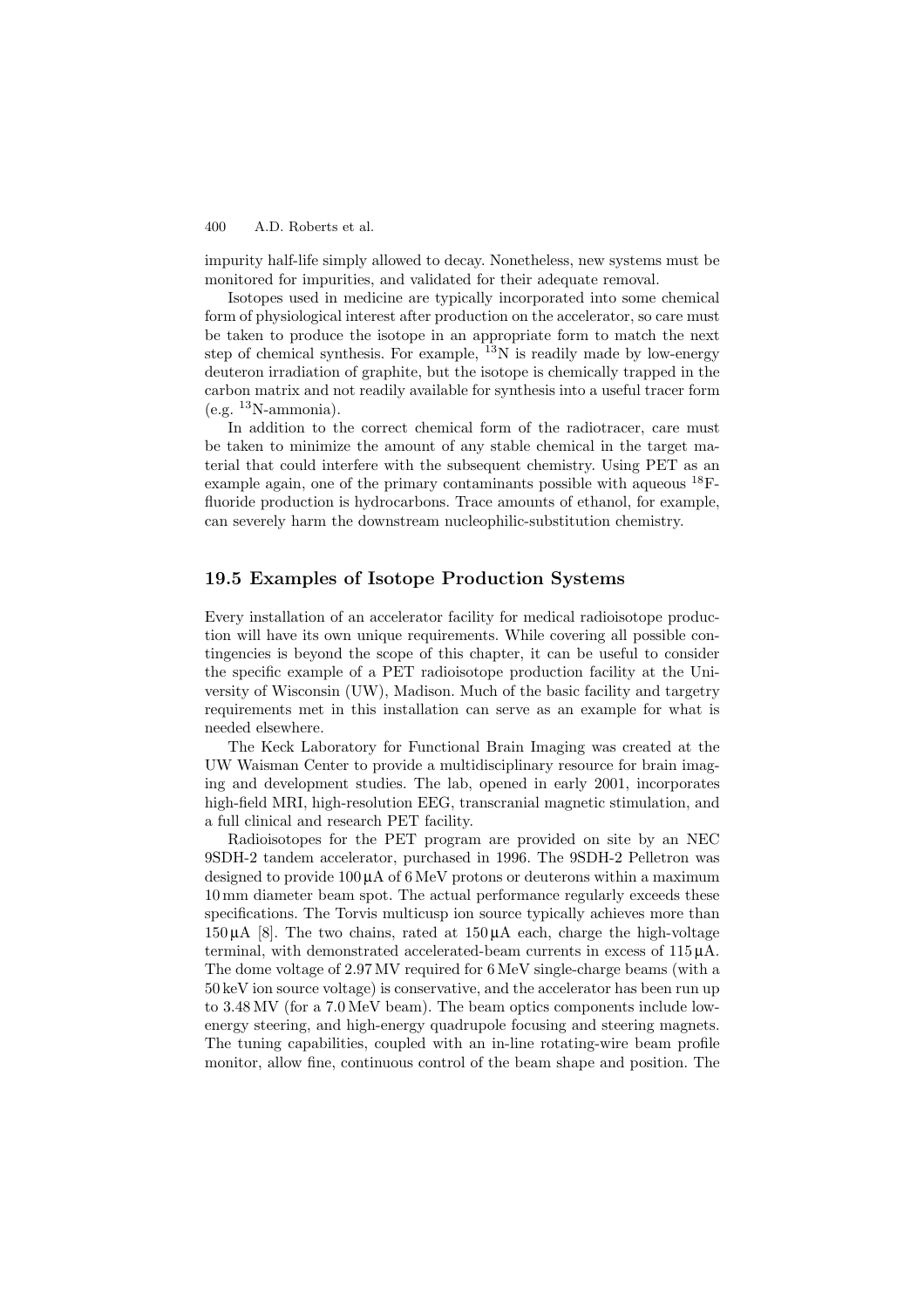independent adjustment of beam width in two dimensions is typically from 6 to 10 mm, with a full practical range of 2 to 20 mm FWHM.

Although this machine is intended primarily for the continuous production of short-lived tracers labeled with <sup>15</sup>O ( $t_{1/2} = 122$  s) or <sup>17</sup>F ( $t_{1/2} = 65$  s), highpower target systems have been developed to provide  $[{}^{15}O]$   $H_2O$  (yield at saturation 329 MBq/ $\mu$ A), [<sup>17</sup>F] F<sub>2</sub> (936 MBq/ $\mu$ A), [<sup>18</sup>F] fluoride (411 MBq/ $\mu$ A), [<sup>18</sup>F] F<sub>2</sub> (370 MBq/ $\mu$ A), in-target production of [<sup>13</sup>N] NH<sub>3</sub> (78 MBq/ $\mu$ A), [<sup>11</sup>C] CO<sub>2</sub> (311 MBq/ $\mu$ A) and [<sup>11</sup>C] CH<sub>4</sub> (303 MBq/ $\mu$ A).

Figure 19.2 shows the general layout of the tandem lab and the radiochemistry support facilities. Several points should be made that distinguish this layout from a typical nuclear-physics or engineering lab. First, this facility is intended for short-lived-radiotracer production. Placement of the accelerator close to the intended scanner is crucial. While some PET radioisotopes can be effectively transported from the production facility to the end-use point, many installations must also account for the fact that the staff responsible for the accelerator may also be involved in the radiochemistry and the actual performance of PET scan protocols. In the UW example, the decision was made to combine all the PET support activities in one location, thus minimizing staff requirements as well as the losses due to long transit times. The tandem vault is located immediately adjacent to both the radiochemistry labs and the PET scanner suite.



**Fig. 19.2.** Keck Laboratory radioisotope production and imaging area, including (**a**) Torvis ion source and control cabinets, (**b**) NEC 9SDH-2 accelerator, (**c**) focusing and switching elements, (**d**) accelerator position for maintenance, (**e**) target area, (**f** ) gas supply lines, (**g**) lab area, (**h**) radiopharmacy, (**i**) PET scanner, (**j**) animal scanner and (**k**) machine shop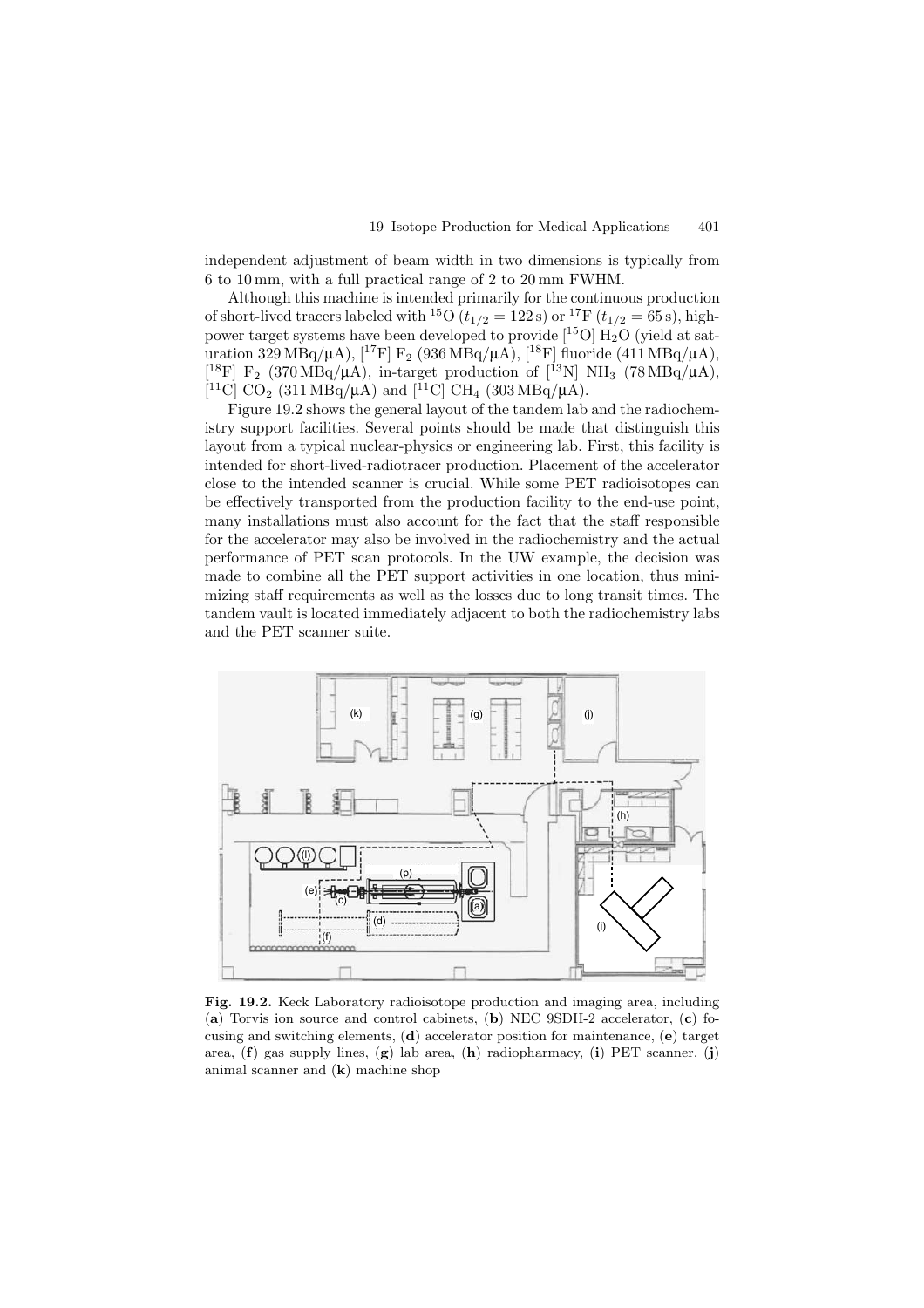#### 402 A.D. Roberts et al.

This lab arrangement puts rather stringent requirements on the radiation shielding, primarily for the neutrons resulting from  $(p, n)$  and  $(d, n)$  reactions during irradiation. While much can be achieved with localized shielding around the target areas, the UW installation went with a complete accelerator vault. The walls are standard concrete, >1.8 m thick all around. Care was taken to prevent direct neutron shine through any of the service access ports, with significant bends placed in the largest penetrations for air handling to ensure no leakage. The door is shielded from the target area by a dry-stacked wall of cement blocks, and is constructed of boron-impregnated high-density polyethylene backed by lead for stopping the neutron-capture gamma rays.

In total, the shielding and safety requirements for a medical installation are a significant cost, comparable to the accelerator cost itself. The source radiation can be significantly higher than that found in most nuclear-physics installations, and there is the added complication of shielding for the general public (e.g. PET scan subjects), sensitive local equipment (e.g. the PET scanner and other nuclear detection equipment) and the radiation workers themselves.

Shielding of personnel from the product radionuclide dose is obviously essential. In the case of PET radioisotopes, it is not uncommon to start with  $>100$  GBq of activity produced. The primary shielding consideration is the 511 keV gamma ray dose, since the direct positron energies are typically < 2 MeV and easily shielded. Often the material is transported around a laboratory, from the accelerator target to chemistry stations to scanners, and must be handled appropriately at all points. The radioactive product is delivered via small-bore stainless steel or Teflon tubing from the target end of the accelerator, through a conduit in the shield walls, to a lead-lined trenching system leading to shielded chemistry stations or directly to the PET scanner. Table 19.1 lists the shielding characteristics for various materials, which can serve as a guide for analyzing transport lines, trenches etc. The gamma transmission drops exponentially with distance. Distance is also an effective means of minimizing dose rates. Equation (19.2) gives the dose rates measured for  $^{18}$ F in air, at a distance d from the source:

Dose rate = 
$$
0.163 \frac{\mu Sv m^2}{MBq h} d^{-2}
$$
 (19.2)

**Table 19.1.** Shielding characteristics for various materials for 511 keV gamma rays. The fraction penetrating drops exponentially with thickness as  $e^{-\mu d}$ 

| Material | $\mu$ (cm <sup>-1</sup> ) |
|----------|---------------------------|
| Lead     | 1.54                      |
| Steel    | 0.41                      |
| Cement   | 11                        |
| Glass    | 12                        |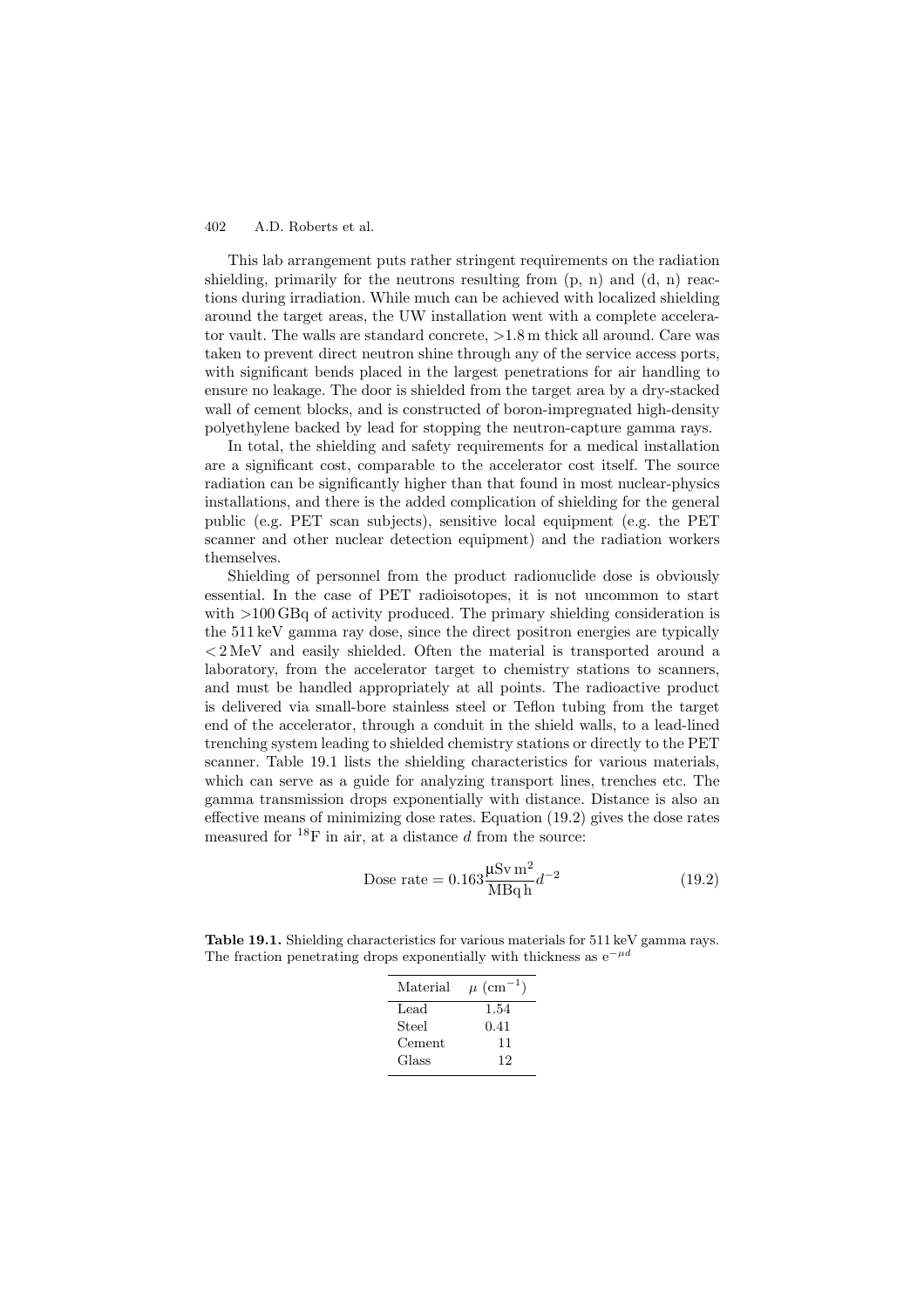#### **19.5.1 Target Entrance Windows**

The UW installation was primarily designed for the shorter-lived PET radioisotopes, e.g. <sup>15</sup>O, although several standard and nonstandard medical isotopes have been produced with the NEC 9SDH-2 tandem. Most of the systems were based on existing PET targetry developments, and several excellent summary texts have been published on the field, e.g. [14, 15].

One of the primary concerns with radioisotope production common to most targetry systems is the proper handling of the beam power. The total beam power is linear with current and energy, typically on the order of 1 kW or more. This amount is not typically problematic, and simple water cooling of the target body material is generally sufficient, with examples shown for the targets discussed below. When one is using lower-energy beams, typical of most electrostatic-accelerator installations, special consideration is necessary to take to account of the increase in linear energy loss in the target windows. Liquid, gas and some volatile solid targets require thin windows to separate the target material from the beamline vacuum. Given the typical low yields for lower-energy beams, these target windows must be thin to preserve the available energy. Figure 19.3 shows the energy dependence of the beam energy loss in two common entrance-window foils, Havar and aluminum. These windows must be thick enough to withstand the pressure without rupture.



**Fig. 19.3.** Energy loss of protons and deuterons in aluminum and Havar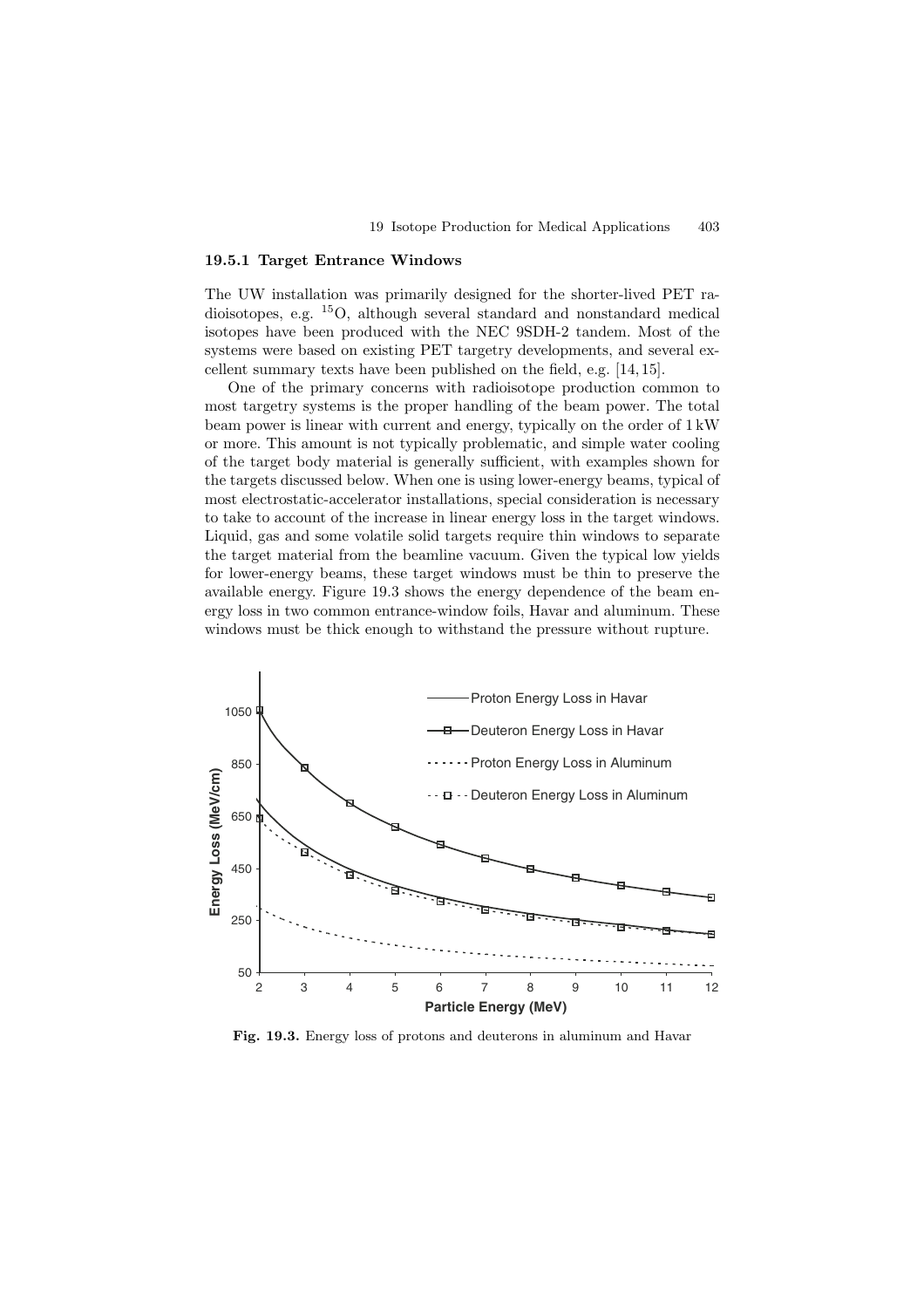#### 404 A.D. Roberts et al.

One solution to the problem of sealing a pressurized target volume to a vacuum system was provided by the method of the double-foil heliumcooled window [16]. This is a method that has been successfully used for radioisotope production with electrostatic accelerators [17]. An alternative and in some cases improved method has been reported [18, 19], employing a single thin window supported by a high-transmission grid. Gridded windows are now the preferred choice for radioisotope production targets for the UW 3 MV electrostatic tandem accelerator. The removal of one target window foil reduces the energy loss, and the low beam emittance allows the use of deep grids and efficient water cooling [20].

The support grid pattern consists of circular holes arranged in a hexagonal pattern. Trials were done with differing-size holes to maximize the allowable beam current. Figure 19.4 shows the basic design of this grid, with 80 holes of 1.7 mm diameter. The grid is constructed from a single aluminum unit, incorporating water cooling for maximum heat transfer with no material discontinuities. The deep grid holes provide increased material for heat transfer to the water cooling with negligible loss of the near-parallel beam. The aluminum was machined to a minimum wall thickness of 0.18 mm between the holes, with a grid depth of approximately  $12.5 \,\mathrm{mm}$  along the beam path. Deeper grid holes up to 25 mm deep have been used with no change in performance with the tandem accelerator. The targets for the tandem accelerator had the grid holes arranged to cover a  $2.85 \text{ cm}^2$  area to minimize the heating of the grid. The grids are water-cooled through two straight channels on opposite sides of the support grid. Chilled water at  $18°C$  flows at  $2.31/min$  through the cooling channels of the grid. The support grid mounts onto the beamline with a KF-40 quick-connect flange. Single entrance-window foils have been tested with thicknesses ranging from  $12.7$  to  $25.4 \,\mu$ m aluminum and  $2.5$  to  $12.7 \,\mathrm{\upmu m}$  Havar.

Limitations of the water-cooled support grid have been found from foil failures occurring at high beam currents with narrower beam profiles. Typically the beam profile of 6 MeV deuterons is run at 8 mm FWHM in both directions, but when the beam profile is changed to a narrower 5.5 mm FWHM in both directions,  $25.4 \,\mathrm{\mu m}$  aluminum foils fail at above  $70 \,\mathrm{\mu A}$  (by developing



**Fig. 19.4.** Basic schematic of standard water-cooled support grid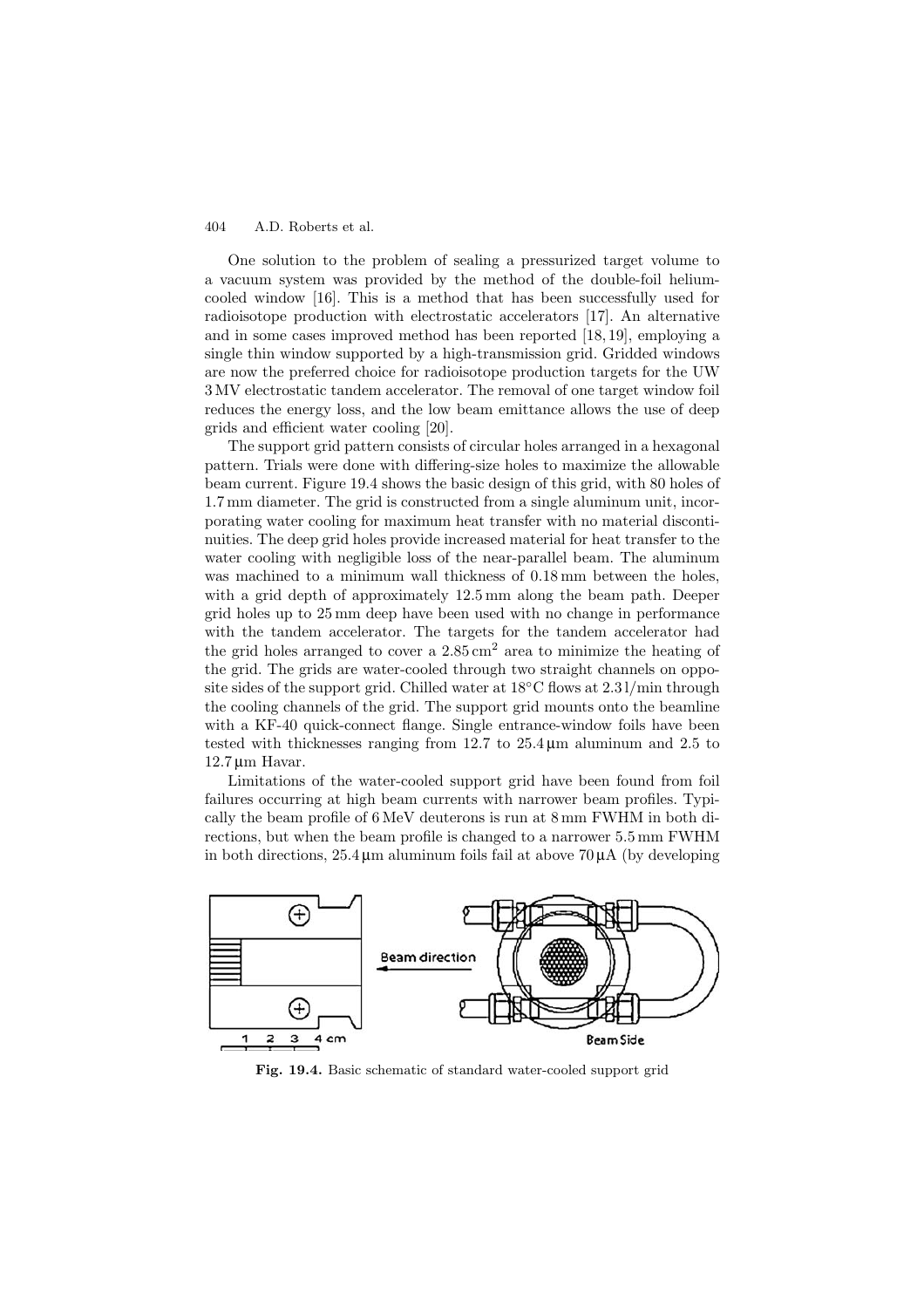

**Fig. 19.5.** Maximum power on a 1.6 mm diameter hole grid vs. beam profile on a  $25 \,\mu m$  aluminum entrance window [20]

pinholes). Figure 19.5 shows the energy deposition from 6 MeV deuterons in 25.4  $\mu$ m aluminum foil for both 70  $\mu$ A 5.5 mm FWHM and 100  $\mu$ A with 8 mm FWHM, assuming Gaussian profiles. From the plot, the energy per unit area is higher for the  $70 \mu A$  with beam at the center; above this energy, the foils fail. The  $100 \mu A$  beam is lower at the center, and without the resulting failures. This demonstrates the upper limit on the energy per unit area for these foils on grids with 1.7 mm diameter holes. This could also be used to estimate the performance with higher-energy protons and deuterons of the water-cooled support grid.

Optimization of the hole size was performed by calculation of the maximum current density on the target material. The peak current of the beam profile at the maximum allowable beam current on a particular grid gives the maximum current density on the grid. Estimation of the maximum current density on the grid for holes smaller than those constructed was performed by a least-squares fit of the known maximum current densities for the various grid sizes, including the maximum current density for an unsupported single-foil target window. The transmission for all grids was estimated under the constraint of a consistent minimum wall thickness of 0.18 mm, which is reasonable for fabrication by standard or wire-electron-discharge machining, with 0% transmission for infinitely small grid holes and 100% transmission for an unsupported window. The product of the transmission and the maximum beam current density on the grid is the maximum current density on the target material. Figure 19.6 shows the maximum current density on the target material vs. the grid hole size, using 25.4 µm aluminum target windows. The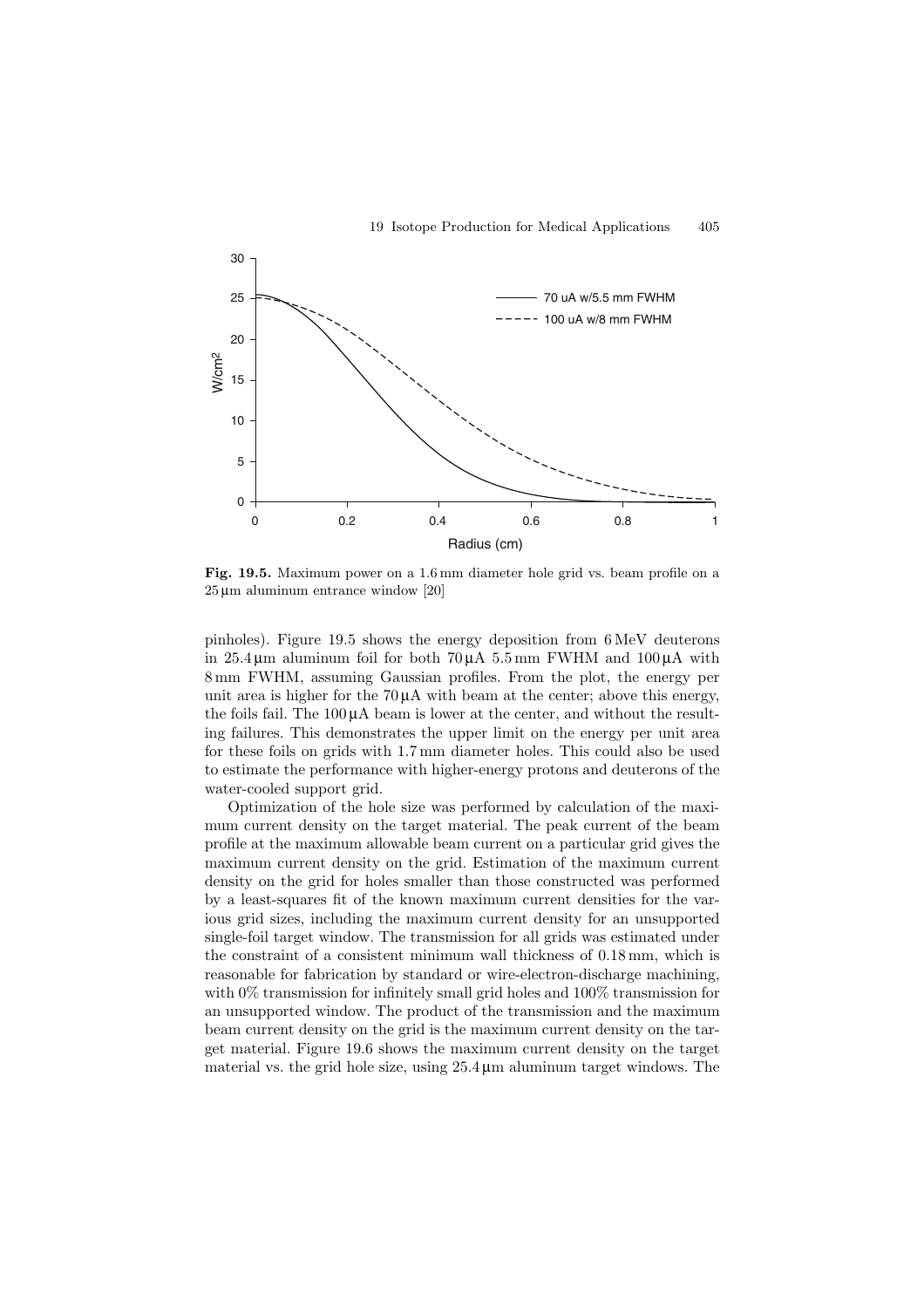

**Fig. 19.6.** Maximum current density  $(\mu A/cm^2)$  on the target material vs. grid hole diameter. In each case a minimum amount of material between holes of thickness 0.18 mm is assumed. The maximum current density is the product of the grid transmission fraction and the measured maximum allowable peak current density  $(\mu A/cm^2)$ . Points (black dots) correspond to the measured maximum beam current with a 25.4  $\mu$ m aluminum window at  $\leq$ 350 kPa on a flow-through gas target. The dashed curve is the estimated improvement in maximum current density if it is corrected for the improved transmission with hexagonal holes [20]

points correspond to the measured maximum beam current density and the grid hole size. The solid curve represents the estimations obtained from the measurements down to smaller grid hole diameter. The optimum point for maximum current density on the target material lies near the smallest grid hole diameter tested, below which the grid transmission loss dominates the maximum current density at smaller hole sizes.

Hexagonal grid holes have been proposed as a means of improving the in grid transmission [21, 22]. The improvements in grid performance obtained by using hexagonal holes instead of circular holes can also be calculated from the maximum current density on the target material. The improvement in transmission by the reduction of material is approximately 12%. Figure 19.6 shows the improvement in the maximum current density on the target material as a dashed curve above the calculation for circular holes.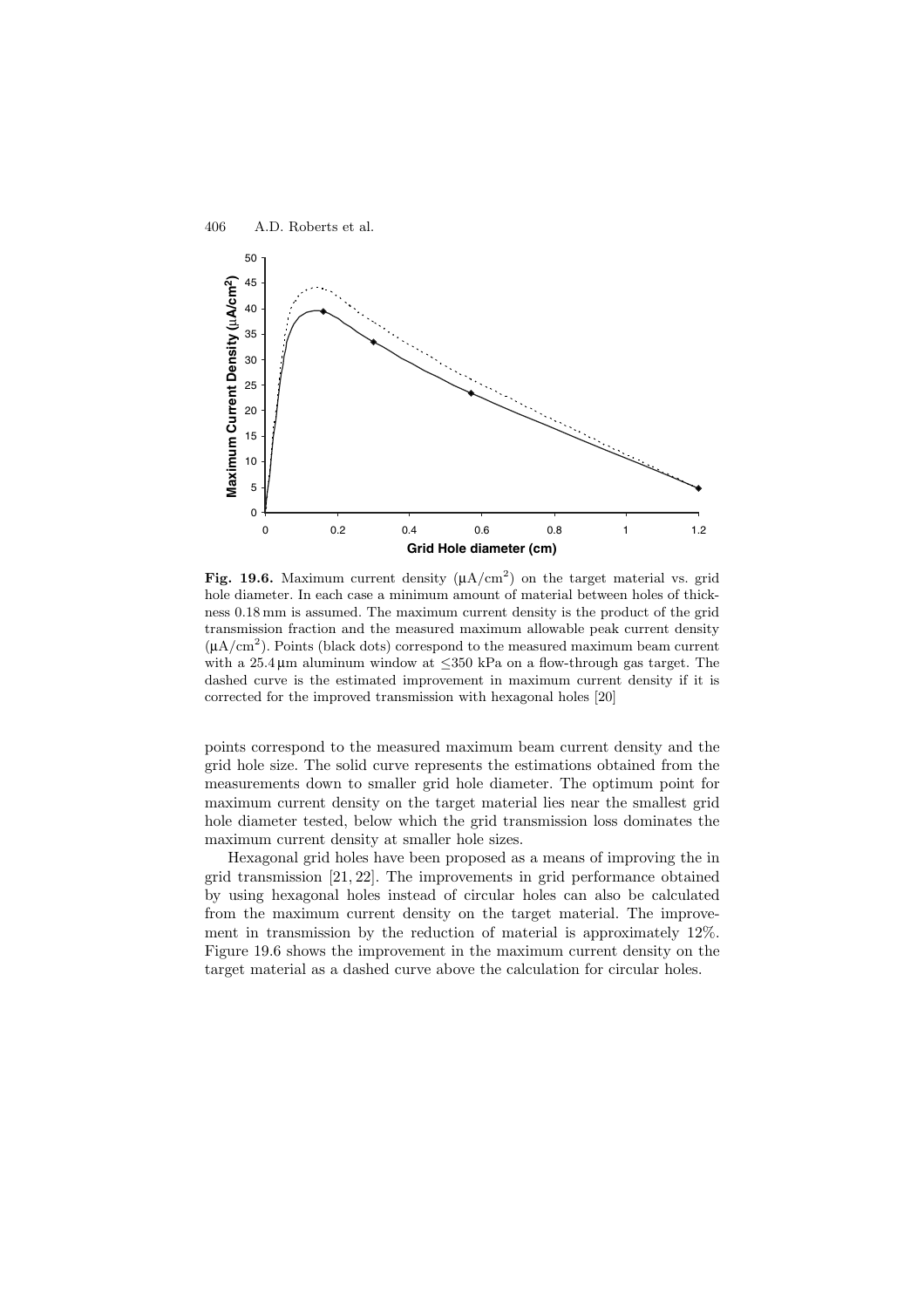#### **19.5.2 Examples of Production Targets**

#### **Oxygen-15 (***t***1***/***<sup>2</sup>** *∼* **2 min)**

Oxygen-15 is one of the earliest radioisotopes used for PET studies, and continues to be used for studies of fast processes such as blood flow, using primarily  $[15O]$  water but in some cases  $[15O]$  butanol or other freely diffusible compounds. It has also been used directly in the form of  $[{}^{15}O]$  O<sub>2</sub> gas for tissue oxygen utilization measurements, as well as  $[15O]$  CO and  $CO<sub>2</sub>$  for blood volume and flow measurements, respectively. The simplest reaction to use is  $14N(d, n)^{15}$ O, taking advantage of both the high yields at low energy and the economical use of the natural isotopic abundance of the target material. Gas targets are used, typically with  $99\%$  N<sub>2</sub> gas and an admixture of an appropriate gas to form the required chemical product. In the case of  $[{}^{15}O]$ water, hydrogen is used as the mix gas. Similarly, replacing the hydrogen with oxygen produces  $[{}^{15}O]$  O<sub>2</sub>.

Figure 19.7 shows the typical gas target used for  $15$ O systems. The target body is aluminum, a preferred material for many systems owing to ease of fabrication, high thermal conductivity, and low residual radiation activation from stray-beam impact. The gas chamber of the target body is 19 mm in diameter and 127 mm in length, with the outside diameter of the target being  $\sim 50 \,\mathrm{mm}$ . The 25 µm aluminum target window is supported with the cooled grid as discussed.



**Fig. 19.7.** Typical <sup>15</sup>O gas target assembly. (A) is the T-6061 aluminum gas target body, with a 19 mm i.d. and 127 mm length bore; (**B**) and (**D**) are Viton O-rings; (**C**) is the aluminum entrance foil; and (**E**) is the water-cooled support grid

Typical operation parameters for in-target [<sup>15</sup>O] water production use a flow-through technique. 350–700 kPa of premixed  $N_2/1\%$ H<sub>2</sub> fills the gas target body and flows to the chemistry area at a flow rate of  $200-400 \text{ cm}^3/\text{min}$ . A lower target pressure allows reasonable gas flow rates in the collection vials without the use of metering or needle valves in the gas stream. As all fittings and valves in the gas stream collect and condense the  $[15O]$  water, reducing the yield collected from the target, a minimum should be used between the target and the collection area. The beam current for  $[15O]$  water production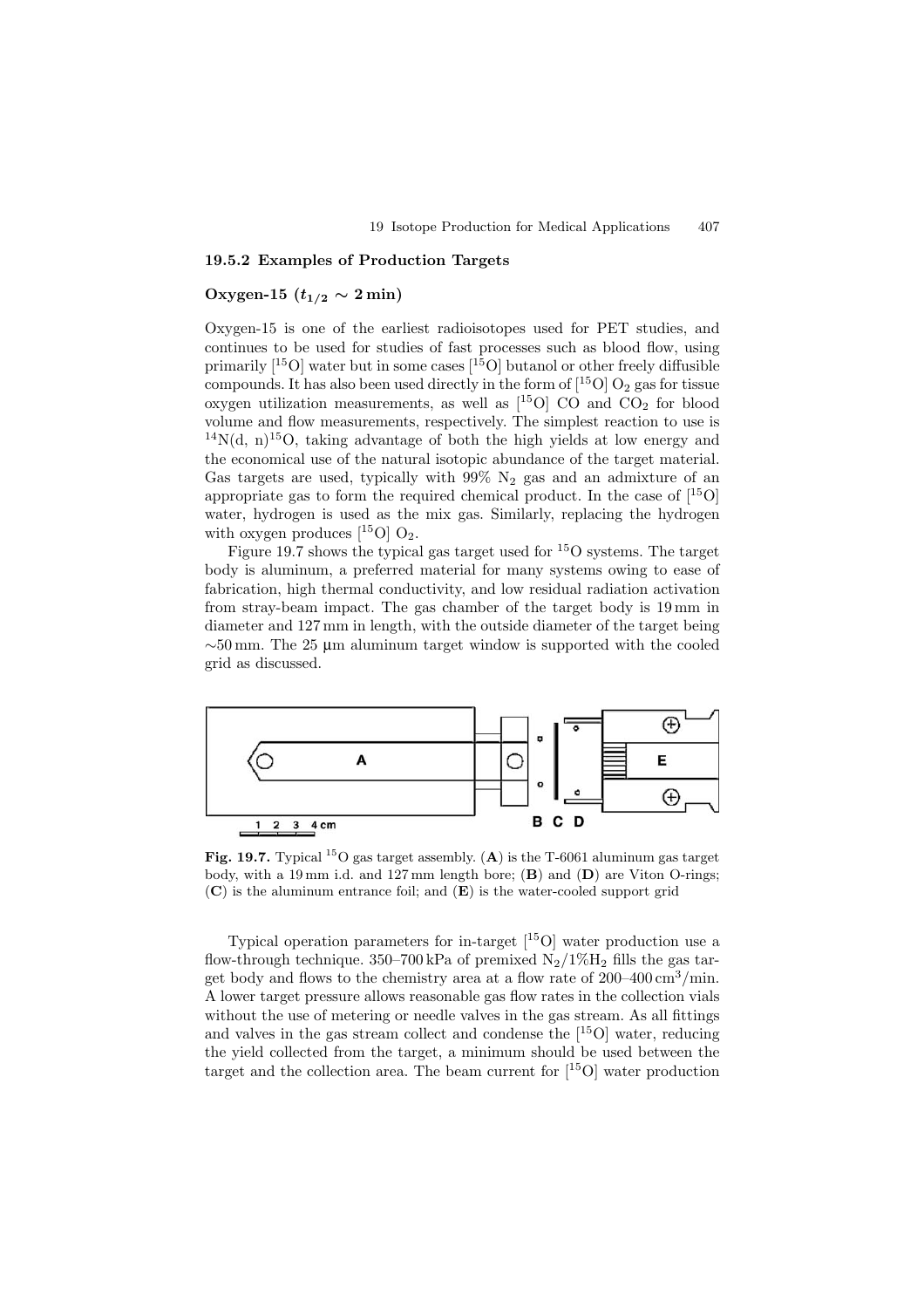is usually between 10 and  $20 \mu A$ . Irradiation and collection last for about  $2-4$  min, minimizing the amount of  $NH<sub>3</sub>$  produced. Collection of the activity for the study results in  $>4$  GBq of [<sup>15</sup>O] water, of which 350 to 2500 MBq is injected.

Unlike  $[150]$  water,  $[150]$  O<sub>2</sub> does not stick to the target and the lines coming from the target to the chemistry hood. This target is generally shot as a static target and dumped in a reservoir with a minimum (reasonable) volume for inhalation. The target pressures are higher, ∼650 kPa, and take advantage of the full thick-target yield. The beam current for  $[{}^{15}O]$  O<sub>2</sub> production is similar to that for  $\left[{}^{15}O\right]$  water, at  $10-20 \mu A$  for oxygen utilization studies. Irradiation times for  $O_2$  production are usually about 4–5 min. These preparations generally result in  $>10$  GBq of [<sup>15</sup>O] O<sub>2</sub>.

# $\text{Carbon-11}$   $(t_{1/2} = 20 \text{ min})$

Carbon-11 has been widely used for the labeling of novel research tracers for PET. The half-life is long enough to probe more complex physiological parameters, such as specific binding of radioligands to neuroreceptors. The fact that it is carbon means complex molecules can be turned into PET tracers with no chemical differentiation from the cold compound. This is particularly important when one wants to use PET to follow the tracer kinetics of labeled drugs at subpharmacological levels without affecting the behavior of the drug.

Several avenues have been explored for  ${}^{11}$ C production; these include <sup>11</sup>B(p, n)<sup>11</sup>C and <sup>14</sup>N(p,  $\alpha$ )<sup>11</sup>C. The first provides reasonably high yields at low energy, but requires the use of solid targets, typically boron oxide, and subsequent extraction of  ${}^{11}C$  for chemical use. The gas phase production with <sup>14</sup>N(p,  $\alpha$ )<sup>11</sup>C suffers from a lower yield; however, it can greatly simplify the subsequent chemistry.

<sup>11</sup>C is typically produced in the form of  $CO<sub>2</sub>$  or methane (CH<sub>4</sub>). The basic system is identical to that for  $^{15}$ O production, in that the target gas is primarily natural nitrogen, with a small admixture of an appropriate balance gas to produce the desired product. In the case of  $[{}^{11}C|CQ_2$ , the mix is  $\langle 1\%$ oxygen, while for methane, a higher mix of hydrogen is optimal, on the order of 10%.

The UW  $[$ <sup>11</sup>C $]$  methane target is machined from stainless steel rather than aluminum. The cylindrical gas chamber has a 19 mm diameter and a 135 mm length. Unlike the aluminum gas targets, which have good thermal conductivity, the stainless steel target requires a water jacket that is TIG welded to the target body at the front and rear. The gas stream enters at the rear of the target and leaves at the front on the mounting flange. A water-cooled support grid secures and cools the entrance window (Havar).

In-target  $[$ <sup>11</sup>C $]$  methane is produced using a static shot technique. The target pressure inside the stainless steel gas target body is increased to 1 MPa for this reaction, as the protons have a longer range than deuterons. The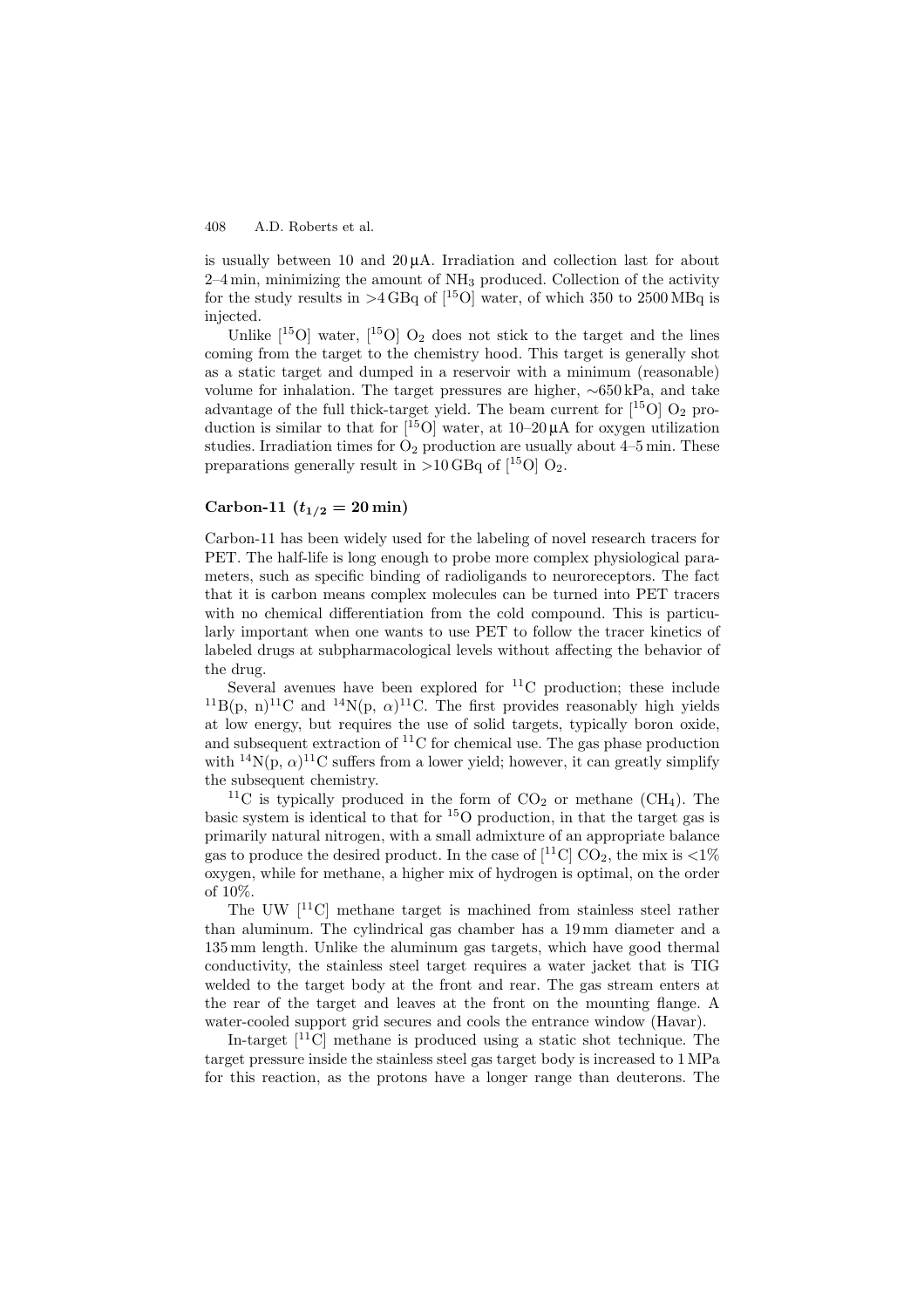increased pressure also compensates for the reduced nitrogen and the reduced target thickness arising from the premixed  $N_2/10\%$ H<sub>2</sub>. The beam current for [<sup>11</sup>C] methane production is usually between 50 and  $100 \mu A$  at 6.8 MeV, with a yield of 303 MBq/µA.

# **Fluorine-18**  $(t_{1/2} = 110 \text{ min})$

While  $^{11}$ C has some clear advantages for producing PET tracers identical to many known drugs or natural compounds, the short half-life does limit its potential for widespread distribution. Also, some physiological processes may require longer times to reach equilibrium, requiring scans of 1–2 h to interpret fully.

The main reaction channels available with low-energy beams are  $^{18}O(p,$ n)<sup>18</sup>F and <sup>20</sup>Ne(d,  $\alpha$ )<sup>18</sup>F. With higher-energy machines (>10 MeV), the yield advantage for the <sup>18</sup>O(p, n)<sup>18</sup>F reaction is quite substantial (see Fig. 19.1) and most target systems use the expensive isotopically enriched  $^{18}O$ , in the form of either water or oxygen gas. While these systems have been used successfully with tandem accelerators [17, 23], the yield advantage compared with the neon target is diminished, and allows the use of natural neon, with no costly isotopic enrichment.

<sup>20</sup> Ne(d,  $\alpha$ )<sup>18</sup> F, for [<sup>18</sup> F]F<sub>2</sub> Production

Two systems for <sup>18</sup>F production using <sup>20</sup>Ne(d,  $\alpha$ )<sup>18</sup>F are in use at UW. The first system produces low-specific-activity  $[$ <sup>18</sup>F $]$  fluorine gas  $(F_2)$ . The basic methodology has been widely used in PET  $[24-27]$ , producing <sup>18</sup>F-labeled compounds such as  $[$ <sup>18</sup>F $]$  fluoroDOPA for Parkinson's disease research.

 $[$ 18\mathrm{F}] F<sub>2</sub> is produced in an aluminum-body gas target chamber similar to the <sup>15</sup>O system, although some institutions use nickel or stainless steel targets to minimize reactions of fluorine with the walls. The target gas is natural neon, with a nominal 0.5% cold fluorine. Using a 6 MeV deuteron beam with the tandem accelerator, the UW target produces  $[{}^{18}F]$  F<sub>2</sub> at a saturation yield of  $370 \text{ MBq}/\mu\text{A}$  at  $100 \mu\text{A}$ . The target can be run in a continuous-flow or a static mode, although in the flow mode care must be taken not to exceed the maximum fluorine load capacity of the downstream chemistry (typically  $<$ 100 µmol of F<sub>2</sub> for most preparations).

## <sup>20</sup> Ne(d,  $\alpha$ )<sup>18</sup> F, for Aqueous [<sup>18</sup> F] Fluoride Production

The low specific activity from the gas system above limits its use for medical applications. Where high specific activity is required, the <sup>18</sup>F can be extracted in the form of aqueous fluoride, with no addition of cold fluorine. This is the approach most commonly used in PET, and is the direct result of proton irradiation of  $[18O]$  H<sub>2</sub>O targets. However, one can still explore the production of no-carrier-added fluoride using the neon gas targetry, at a significant saving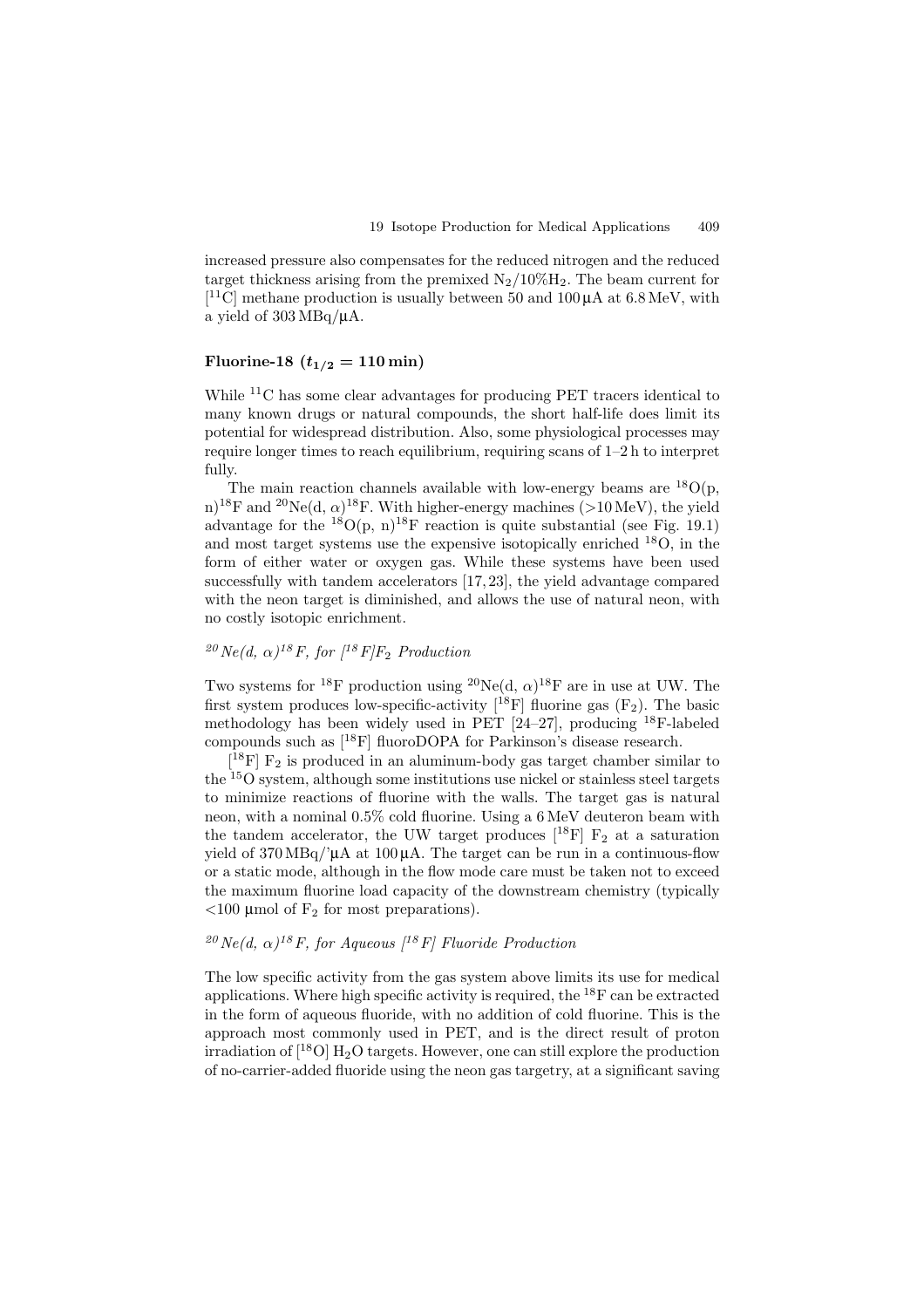#### 410 A.D. Roberts et al.

in target materials compared with enriched  $^{18}$ O. In the pure neon gas system, the  $^{18}$ F ions drift to the walls of the target chamber and stick. The  $^{18}$ F can then be washed off the walls with water, resulting in aqueous  $[18F]$  fluoride. In this system, the wall material and treatment can have a dramatic effect on the performance of the system. Several groups have studied empirically the use of different materials for similar wash-off systems [23, 28–30]. While there is still some debate as to the exact mechanisms involved, some common results are beginning to emerge. Niobium seems to be well suited to use with fluoride systems, both for direct fluoride from  $[18O]$  water and for our indirect wash-off target using the neon reaction.

The gas target for the production of [<sup>18</sup>F] fluoride via the <sup>20</sup>Ne(d,  $\alpha$ )<sup>18</sup>F reaction varies from the other gas targets. The aluminum target body has been nickel-plated, and a niobium tube (15.7 mm I.D.) is inserted in the bore of the target. Holes drilled in the niobium tube align with the gas ports at front and rear, and with a third port centered on the bottom of the target, to drain the water wash. Water is preheated to 85◦C, and kept hot through the washing process with heat tape wrapped around the target. The total water volume is approximately 20 ml per wash. Water washes of the interior surface of the gas target have given yields of  $407 MBq/\mu A$  at  $85 \mu A$ .

## <sup>18</sup> O(p, n)<sup>18</sup> F, for Aqueous <sup>[18</sup> F] Fluoride Production

Liquid target systems have been developed for production of  $[18F]$  fluoride from  ${}^{18}O(p, n){}^{18}F$  using enriched water targets with electrostatic tandem accelerators [17,30,31], as well as with most medical production cyclotrons (see e.g. [32]). The volume of the liquid target is generally kept low to minimize the use of enriched isotopes. The target cooling is more critical as hundreds of watts are usually imparted into less than 1 ml of liquid. The target pressure in a sealed system increases with the temperature of the liquid as it turns to vapor. Poisons from the target chamber can also detrimentally affect the chemistry post-irradiation. In the case of  $^{18}$ F, aluminum cannot be used as a target body, since it not only binds the  $[^{18}F]$  fluoride, but also poisons radiosyntheses. For this reason, silver, niobium or titanium is a better alternative.

Figure 19.8 shows a schematic drawing of the simple high-pressure, silverbody target used on the UW tandem. The water delivery lines are Teflon or HPLC (high-pressure liquid chromatography)-grade stainless tubing (0.8 mm I.D.). The switch valves at the target are manual stainless steel ball valves with Teflon packing (Whitey, 40 series). The target body is silver, with stainless steel tubing top and bottom for water loading. The tubing is close-fit to the silver, and then silver-soldered in place. The cylindrical beamstrike volume is 12.7 mm O.D. by 3 mm deep, sufficient to stop 6 MeV protons in water. The beamstrike volume is  $380 \mu l$ , with a total of 500  $\mu l$  required to fill between the switch valves. The target mounts onto the water-cooled support grid, similar in design to the one used for the gas target, with the window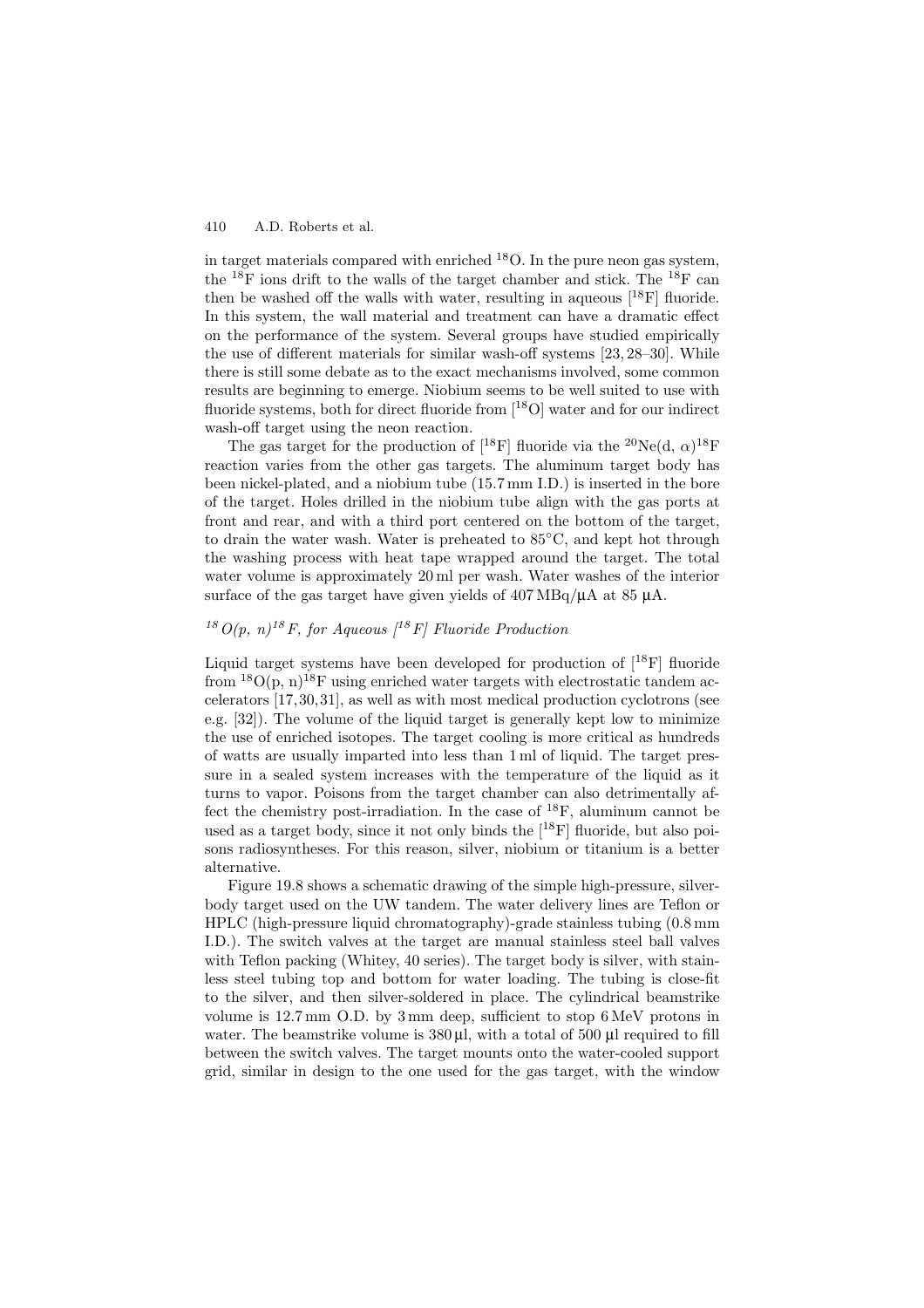

Fig. 19.8. Design of the UW <sup>18</sup>O water target

foil compressed against a Teflon O-ring. A water jet at the back of the body cools the target.  $6.0 \,\text{MeV}$  protons irradiate the water through 12.7  $\mu$ m Havar. The beam profile is kept to a maximum of 6 mm FWHM on the water target. While the reaction yield at ∼6 MeV is significantly less than that for higherenergy machines, several GBq of useful  $^{18}$ F can be produced, sufficient for research PET purposes.

## **References**

- 1. J.D. Cockroft, E.T.S. Walton: Proceedings of the Royal Society A, **136**, 619 (1932)
- 2. R.G. Herb: IEEE Transactions, **NS-30**(2), 1359 (1995)
- 3. S.E. Arnell: Nuclear Physics, **24**, 500 (1961)
- 4. G.M. Klody, J.B. Schroeder, J.A. Ferry, T.J. Pollock, E.D. Adams, R.G. Herb: Nuclear Instruments and Methods in Physics Research, **56–57**, 704 (1991)
- 5. W. Haeberli, W. Gruebler, P. Extermann, P. Schwandt: Physical Review Letters, **15**(6), 267 (1965)
- 6. W. Haeberli, M.D. Barker, C.A. Gossett, D.G. Mavis, P.A. Quin, J. Sowinski, T. Wise, H.F. Glavish: Nuclear Instruments and Methods in Physics Research, **196**, 319 (1982)
- 7. K.E. Rehm, M. Paul, A.D. Roberts: Nuclear Physics A **616**, C115 (1997)
- 8. M.L. Sundquist, J.R. Adney, R.C. Schmidt: Nuclear Instruments and Methods B **99**, 684 (1999)
- 9. A.M. Friedman, O.J. DeJesus, P. Harper, et al.: Journal of Labeled Compounds and Radiopharmaceuticals, **19(11-1)**, 1427 (1982)
- 10. P.V. Harper, B. Rich, K.A. Lathrop, B. Mock: Early Electrostatic Accelerators and Some Later Developments, IEEE Transactions, Report for the ID Atomic Energy Commission, IAEA-SM-185, P. 14 (1974)
- 11. R.J. Nickles, M.E. Daube, G.D. Hutchins: Journal of Labeled Compounds and Radiopharmaceuticals, **11**, 1365 (1983)
- 12. J.F. Janni: Atomic Data and Nuclear Data Tables, **27**, (1982)